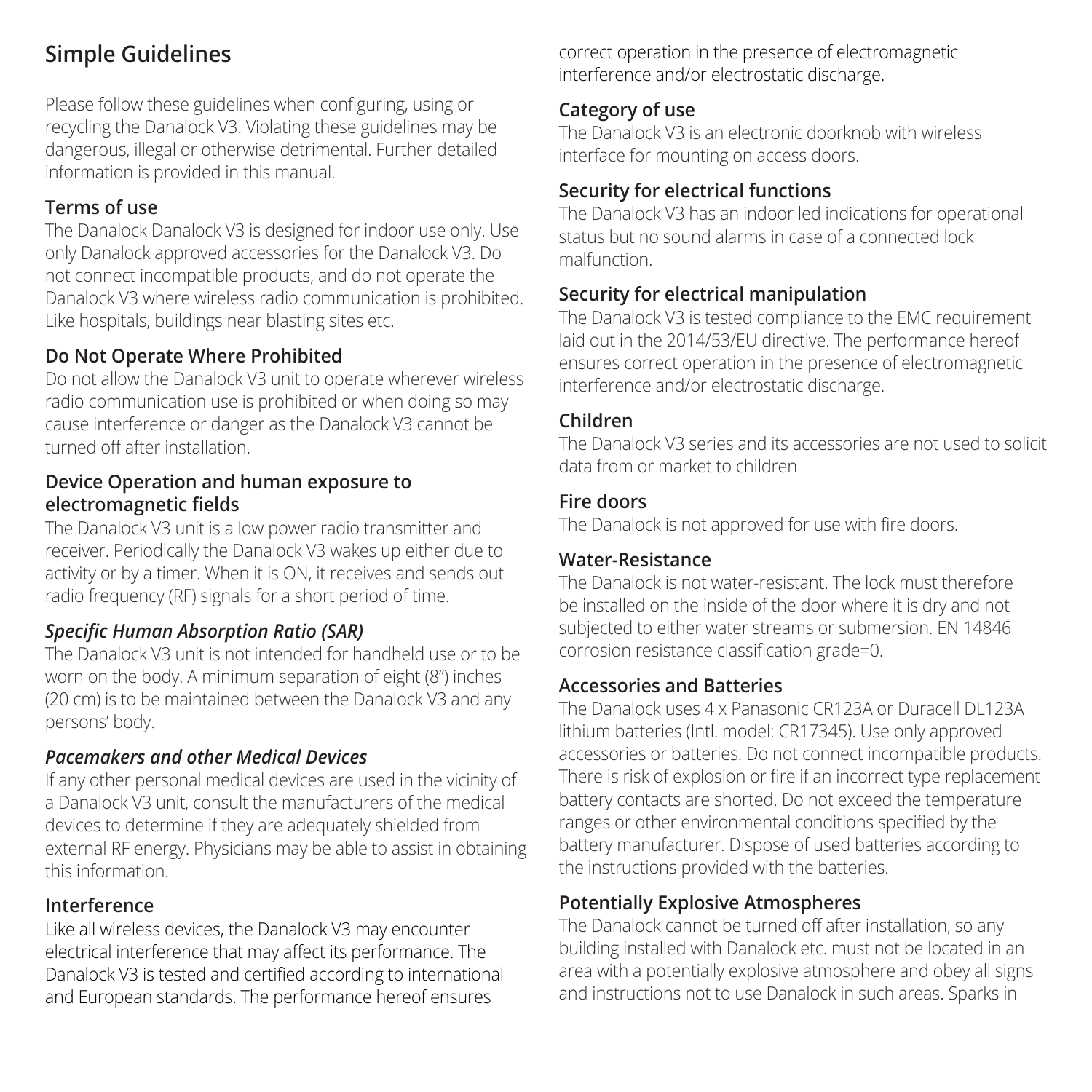such areas could cause an explosion or fire resulting in bodily injury or even death.

Areas with a potentially explosive atmosphere are often, but not always marked clearly. Potential areas may include: fueling areas (such as gasoline stations); below deck on boats; fuel or chemical transfer or storage facilities; areas using liquefied petroleum gas (such as propane or butane); areas where the air contains chemicals or particles (such as grain, dust, or metal powders); and any other area where it would normally be advisable not to install the Danalock.

### **Battery Safety Information**

Adhere to the following guidelines to avoid the risk of fire or explosion:

- 1 Dispose of the used battery according to the instructions provided with the battery.
- 2 Do not drop, puncture, disassemble, mutilate, or incinerate the battery.
- 3 Touching both terminals of a battery with a metal object will short circuit the battery. Do not carry batteries loosely if the contacts may touch coins, keys, and other metal objects (such as in pockets or bags).
- 4 Do not stack batteries taken out of the carry case.
- 5 Do not heat the batteries to try to rejuvenate their charge.
- 6 Do not exceed the temperature ranges or other environmental conditions specified by the battery manufacturer.
- 7 Never use the Danalock without the battery cover installed.
- 8 Do not mix batteries from different vendors.
- 9 Do not mix new and used batteries in the lock.

### **Disclaimer**

It is very important to replace all 4 batteries at the same time. Please use only standard CR123 lithium batteries. Not replacing all batteries at the same time can affect the batteries to heat and potentially cause them to explode. Danalock has no responsibility in any way if the replacement of batteries is done inaccurately.





### **Disposal of Waste Batteries (Applicable in the European Union only)**

The symbol (crossed out wheeled-bin) on your battery indicates that the battery shall not be disposed with other unsorted waste, but shall be collected separately and handed over to your local community waste collection point or other available collection points for the recycling, at the end of its use. If a chemical symbol is printed under the symbol it indicates that chemical substances (Hg = mercury, Cd = cadmium or Pb = lead) are contained in the battery.

Inappropriate waste handling could possibly have a negative effect on the environment and human health due to potential hazardous substances. With your cooperation in the correct disposal of this battery, you contribute to reuse, recycle and recover the batteries and our environment will be protected.

For more information, please contact the Government Waste-Disposal department in your country or the shop where the battery was purchased.



# **Disposal of Waste Electrical & Electronic**<br> **Disposal of Waste Electrical & Electronic Equipment of products for Household use**

(Applicable in the European Union only)

The symbol (crossed out wheeled-bin) on your product indicates that the product shall not be mixed or disposed with your household waste, at the end of its use. This product shall be handed over to your local community waste collection point for the recycling of the product.

For more information, please contact the Government Waste-Disposal department in your country.

Inappropriate waste handling could possibly have a negative effect on the environment and human health due to potential hazardous substances. With your cooperation in the correct disposal of this product, you contribute to reuse, recycle and recover the product and our environment will be protected.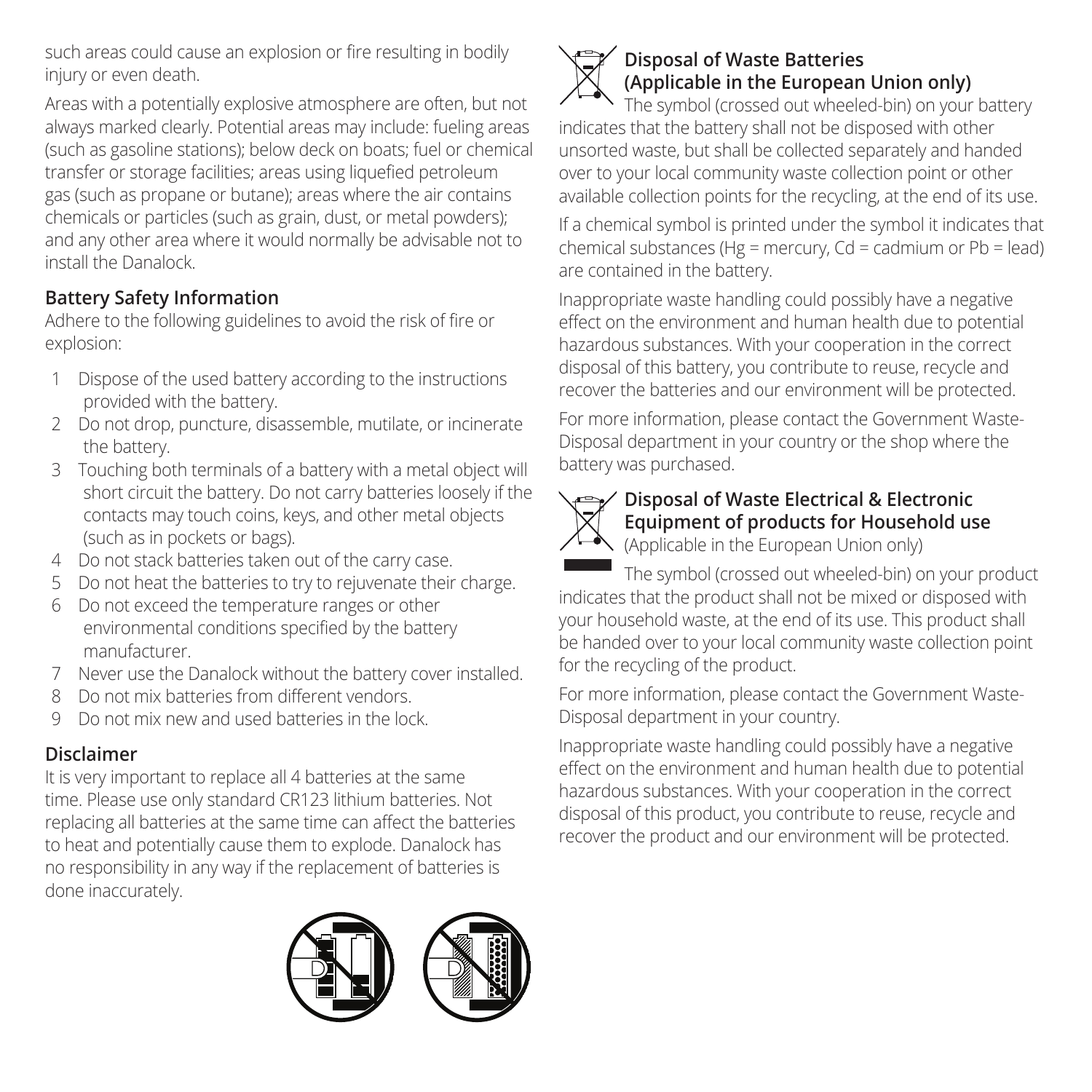### **Disposal of Waste Electrical & Electronic Equipment of products for Household use**

(Applicable in the European Union only)

For further information regarding the disposal of products for business purposes, please contact your dealer or distributor in your country. This product shall not be mixed or disposed with commercial waste.

### **Warranty**

Danalock International ApS products are covered by a limited manufacturer warranty. The Danalock International ApS warranty is limited to the warranty rules and legislation present in each country. The warranty only covers manufacturing faults. The warranty does not cover misuse, wrong installation or damage due to a faulty installation or wrong maintenance. The invoice act as the proof of warranty, so please keep it as reference for any warranty complaints.

### **Qualified Service**

Except for batteries, the Danalock V3 contains no user serviceable or replaceable parts. Non-functioning units must be returned to an authorized service center for repair or replacement.

### **Technical Assistance**

If you have a problem and cannot find the information you need in the product

documentation, please contact Danalock International ApS at support@danalock.com. Please have the following information ready:

- 1 Serial number (preferred), MAC address or alias of the lock
- 2 Username used when registering / installing the lock
- 3 Username used when getting the error (if different username)
- 4 Time of incident

### **CE mark**

The Danalock V3 complies with the essential requirements of the RED directive 2014/53/EU directive with respect to the radio spectrum, EMC, Health and safety. EU Certificate and Declaration of conformity (DOC) statements can be downloaded from the homepage:

### https://danalock.com/legal/certificates/

The Danalock V3 is assessed for electromechanically operated locks and striking plate's classification matrix compliance (N/A is equal to " Not applicable").



### **Listed from left to right:**

- Category of use.
- Durability,
- Door mass and closing force,
- Suitability for use on fire/smoke doors,
- Safety,
- Corrosion Resistance,
- Security for physical attacks.
- Security Electrical function,
- Security Electrical manipulation. Detailed Safety Information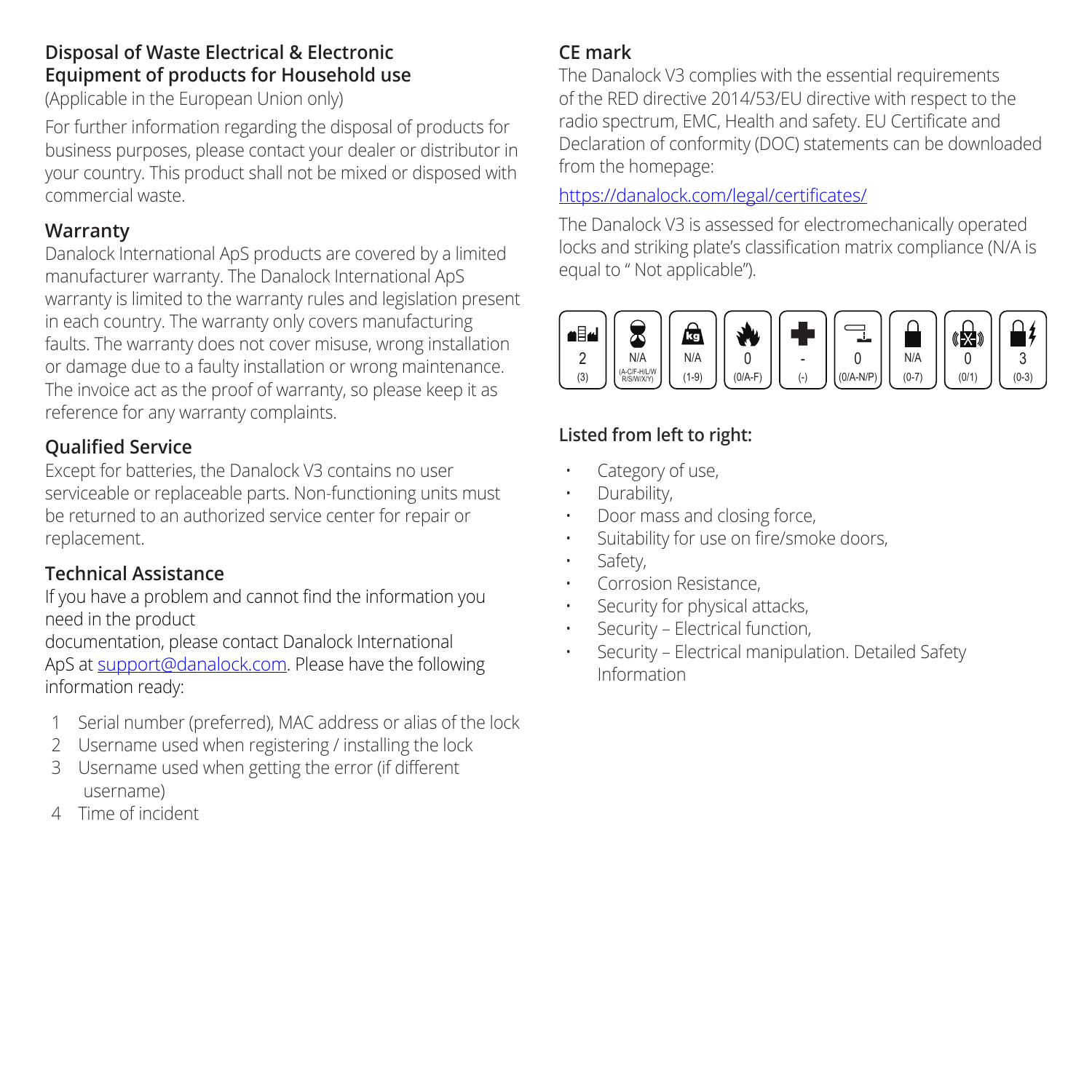### **Danalock V3 BT**

### **Product specifications**

| Supply Voltage   | Via USB                    | 4x3V DC (12V DC)                   |
|------------------|----------------------------|------------------------------------|
|                  | Standby time on<br>battery | 450 Days                           |
| Temperature      | Active operating mode      | $-10^{\circ}$ C to $+40^{\circ}$ C |
| range            | Storage                    | 5°C to +50°C                       |
| Mechanical       | Dimensions (D x H)         | 59 mm x 59 mm                      |
| specifications   | Weight                     | 130 g(excl bat)<br>195g (incl bat) |
| Material         | Plastic                    | <b>HR</b>                          |
| Radio interfaces | Bluetooth LE               | Max 4.7 dBm<br>E.I.R.P             |

### **US and Canada certification marks**

This device contains radio transmitters that comply with CFR 47 part 2.1091, Part 15.247 of the FCC rules and with RSS-GEN, RSS-102 and RSS-247 of Industry Canada requirements

### *Notice statements according to CFR 47 Part 15.19 / RSS-GEN:*

The device complies with Part 15 of the FCC rules and with Industry Canada license

exempt standard(s). Operation is subject to the following two conditions:

- 1 This device may not cause harmful interference, and
- 2 This device must accept any interference received, including interference that may cause undesired operation.

### *Déclarations selon le CFR 47 section 15.19 / RSS-GEN:*

*Le présent appareil est conforme aux CNR d'Industrie Canada applicables aux appareils*

*radio exempts de licence. L'exploitation est autorisée aux deux conditions suivantes:*

- 1 *l'appareil ne doit pas produire de brouillage, et*
- 2 *l'utilisateur de l'appareil doit accepter tout brouillage radioélectrique subi, même si le brouillage est susceptible d'en compromettre le fonctionnement.*

### **NOTICE statements according to CFR 47 Part 15.21:**

Changes or modifications made to this equipment not expressly approved by Danalock International Aps may void the ECC. authorization to operate this equipment.

### **Statements according to CFR 47 Part 2.1091 and RSS-102:**

With respect to radiofrequency radiation exposure Information it is declared that this equipment complies with FCC radiation exposure limits set forth for an uncontrolled environment.

This equipment should be installed and operated with minimum distance of 20 cm between the radiator and your body. This transmitter must not be co-located or operating in conjunction with any other antenna or transmitter.

### **Déclarations selon le CFR 47 Sections 2.1091 et RSS-102:**

*Respectant les informations relatives à l'exposition aux radiations de fréquences radio, on déclare que cet équipement respecte les limites d'exposition aux radiations de la FCC aux conditions prévues pour un environnement non contrôlé.*

*Cet équipement doit être installé et fonctionner à une distance minimale de 20 cm entre l'appareil irradiant et votre corps. Cet émetteur ne doit pas être installé ou utilisé en conjonction avec d'autres antennes ou d'autres émetteurs.*

#### **Japan**

The product is approved in Japan with the certificate ID n°:

#### **[R] 202-SMF017**

This device is granted pursuant to the Japanese Radio Law ( 電波法) =当該機器には電波法に基づく、技術基準適合証明等を受けた特 定無線設備を装着 している This device should not be modified (otherwise the granted designation number will become invalid) 本製品の改造は禁止されています。(適合証明番号などが無効

となります。)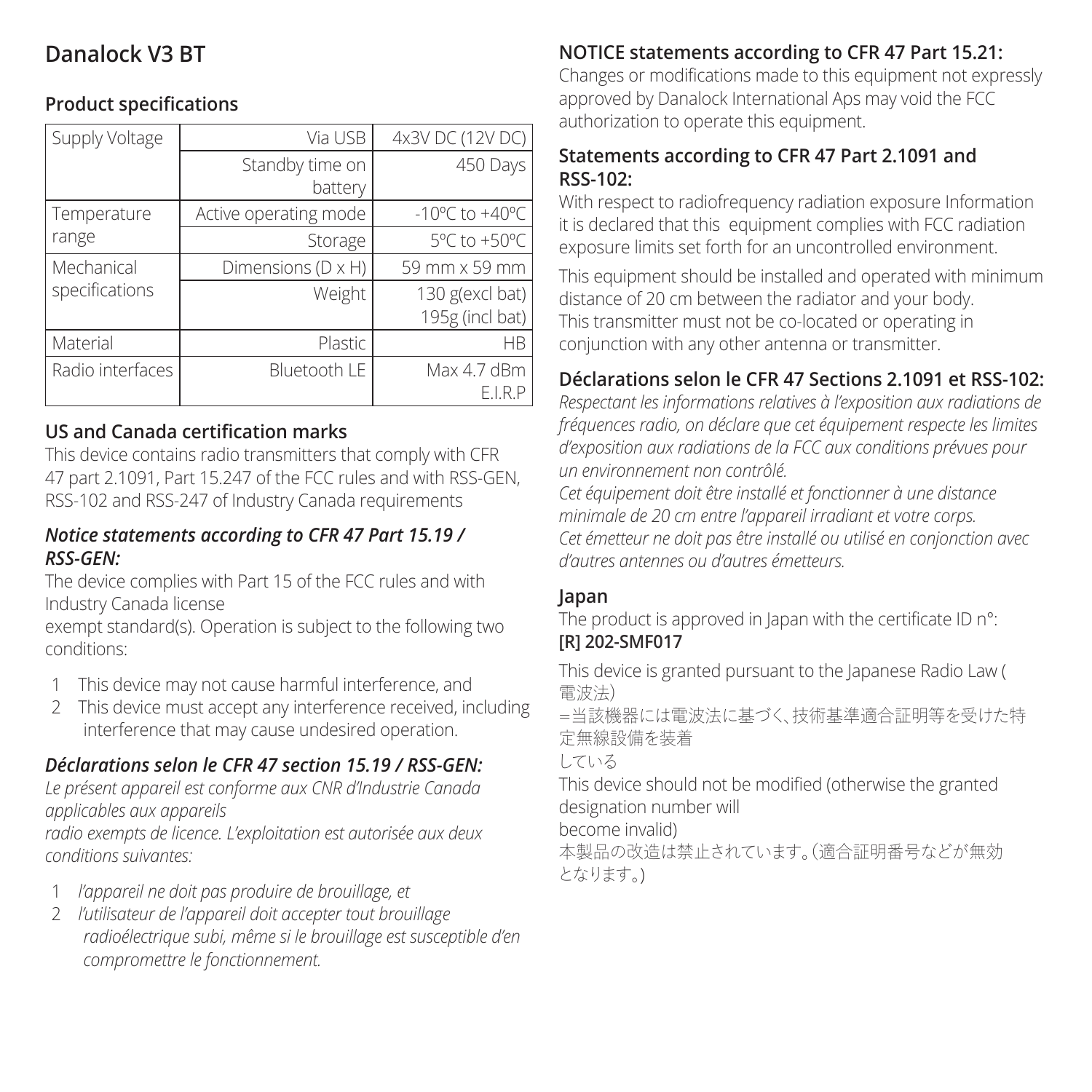**Regulatory labeling** The Danalock V3 BT product are regulatory compliant to the following regulation (Europe, USA/Canada, Japan, Australia/NZ):



**FCC ID: 2ADSH-V3BT**

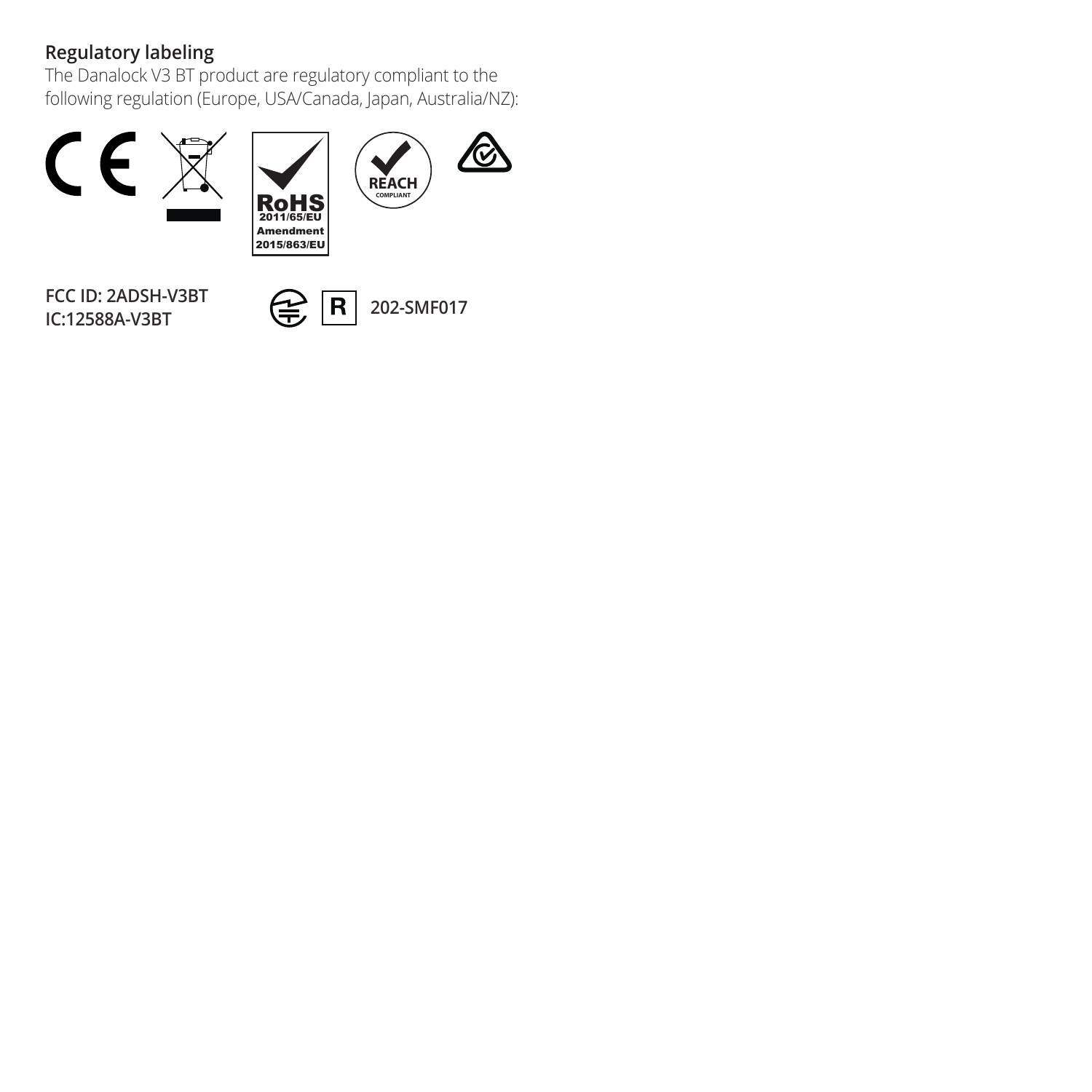## **Danalock V3 BTZBE / Danalock V3 BTZB**

### **Product specifications**

| Supply Voltage   | Via USB                    | 4x3V DC (12V DC)                   |
|------------------|----------------------------|------------------------------------|
|                  | Standby time on<br>battery | 450 Days                           |
| Temperature      | Active operating mode      | $-10^{\circ}$ C to $+40^{\circ}$ C |
| range            | Storage                    | 5°C to +50°C                       |
| Mechanical       | Dimensions (D x H)         | 59 mm x 59 mm                      |
| specifications   | Weight                     | 130 g(excl bat)<br>195g (incl bat) |
| Material         | Plastic                    | <b>HR</b>                          |
| Radio interfaces | Bluetooth LE               | Max 4.7 dBm<br>E.I.R.P             |
|                  | Zigbee                     | Max 10 dBm E.I.R.P                 |

### **US and Canada certification marks**

This device contains radio transmitters that comply with CFR 47 part 2.1091, Part 15.247 of the FCC rules and with RSS-GEN, RSS-102 and RSS-247 of Industry Canada requirements

### *Notice statements according to CFR 47 Part 15.19 / RSS-GEN:*

The device complies with Part 15 of the FCC rules and with Industry Canada license

exempt standard(s). Operation is subject to the following two conditions:

- 1 This device may not cause harmful interference, and
- 2 This device must accept any interference received, including interference that may cause undesired operation.

### *Déclarations selon le CFR 47 section 15.19 / RSS-GEN:*

*Le présent appareil est conforme aux CNR d'Industrie Canada applicables aux appareils*

*radio exempts de licence. L'exploitation est autorisée aux deux conditions suivantes:*

- 1 *l'appareil ne doit pas produire de brouillage, et*
- 2 *l'utilisateur de l'appareil doit accepter tout brouillage radioélectrique subi, même si le brouillage est susceptible d'en compromettre le fonctionnement.*

### **NOTICE statements according to CFR 47 Part 15.21:**

Changes or modifications made to this equipment not expressly approved by Danalock International Aps may void the ECC. authorization to operate this equipment.

### **Statements according to CFR 47 Part 2.1091 and RSS-102:**

With respect to radiofrequency radiation exposure Information it is declared that this equipment complies with FCC radiation exposure limits set forth for an uncontrolled environment.

This equipment should be installed and operated with minimum distance of 20 cm between the radiator and your body. This transmitter must not be co-located or operating in conjunction with any other antenna or transmitter.

### **Déclarations selon le CFR 47 Sections 2.1091 et RSS-102:**

*Respectant les informations relatives à l'exposition aux radiations de fréquences radio, on déclare que cet équipement respecte les limites d'exposition aux radiations de la FCC aux conditions prévues pour un environnement non contrôlé.*

*Cet équipement doit être installé et fonctionner à une distance minimale de 20 cm entre l'appareil irradiant et votre corps. Cet émetteur ne doit pas être installé ou utilisé en conjonction avec d'autres antennes ou d'autres émetteurs.*

#### **Japan**

The product is approved in Japan with the certificate ID n°:

### V3-BTZBE: **[R] 204-920100,** V3-BTZB: **[R] 202-SMF018**

This device is granted pursuant to the Japanese Radio Law ( 電波法)

=当該機器には電波法に基づく、技術基準適合証明等を受けた特 定無線設備を装着

している

This device should not be modified (otherwise the granted designation number will become invalid)

本製品の改造は禁止されています。(適合証明番号などが無効 となります。)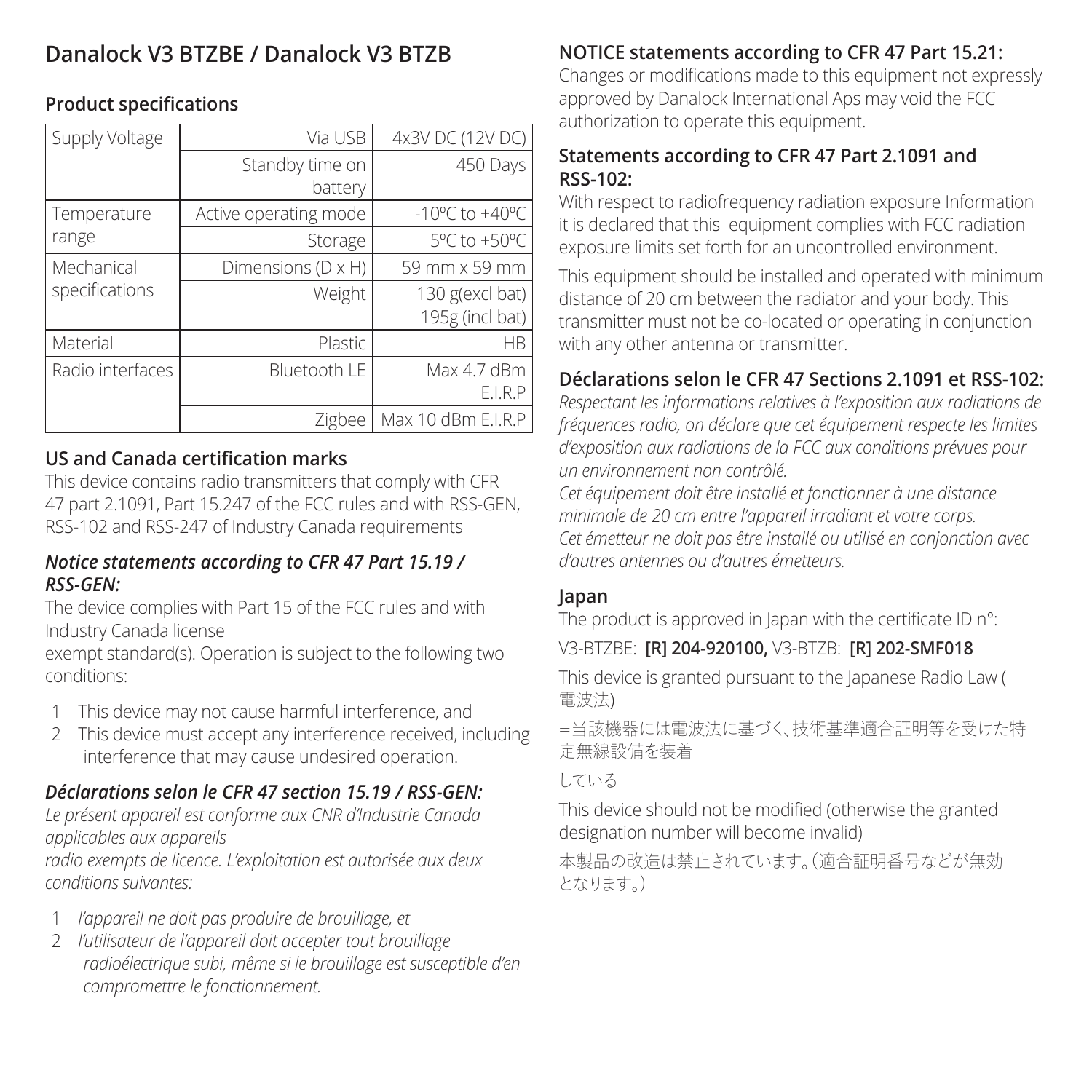**Regulatory labeling:** The V3-BTZBE product are regulatory compliant to the following regulation (Europe, USA/Canada, Japan, Australia/NZ):



**FCC ID: 2ADSH-V3BTZBE IC:12588A-V3BTZBE 204-920100**

For the Danalock V3 BTZB version the following label differences are applicable:

**IC:12588A-V3BTZB**

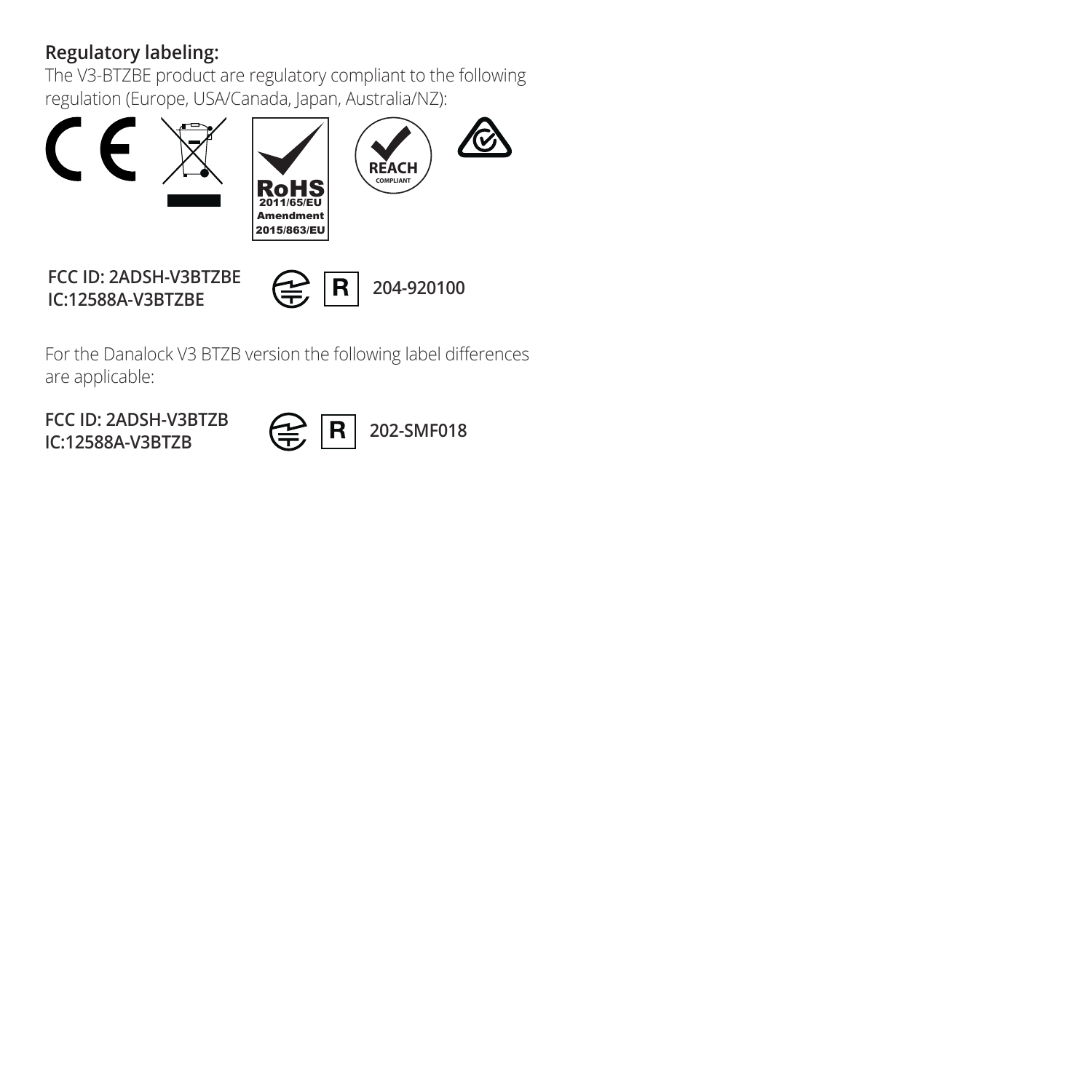## **Danalock V3 BTZE**

### **Product specifications**

| Supply Voltage   | Via USB                    | 4x3V DC (12V DC)                   |
|------------------|----------------------------|------------------------------------|
|                  | Standby time on<br>battery | 450 Days                           |
| Temperature      | Active operating mode      | $-10^{\circ}$ C to $+40^{\circ}$ C |
| range            | Storage                    | 5°C to +50°C                       |
| Mechanical       | Dimensions (D x H)         | 59 mm x 59 mm                      |
| specifications   | Weight                     | 130 g(excl bat)<br>195g (incl bat) |
| Material         | Plastic                    | <b>HR</b>                          |
| Radio interfaces | Bluetooth LE               | Max 4.7 dBm<br>E.I.R.P             |
|                  | 7-wave                     | Max -10 dBm<br>E.I.R.P             |

### **United Arab Emirates (UAE) certification.**

The product has been approved by UAE TRA with registration number ER75325/19 and the dealer number: DA83047/1

### **Regulatory labeling:**

The Danalock V3-BTZE product are regulatory compliant to the following regulation (Europe, UAE(Dubai)):



**TRA** REGISTERED FR75325/19 DEALER: DA83047/1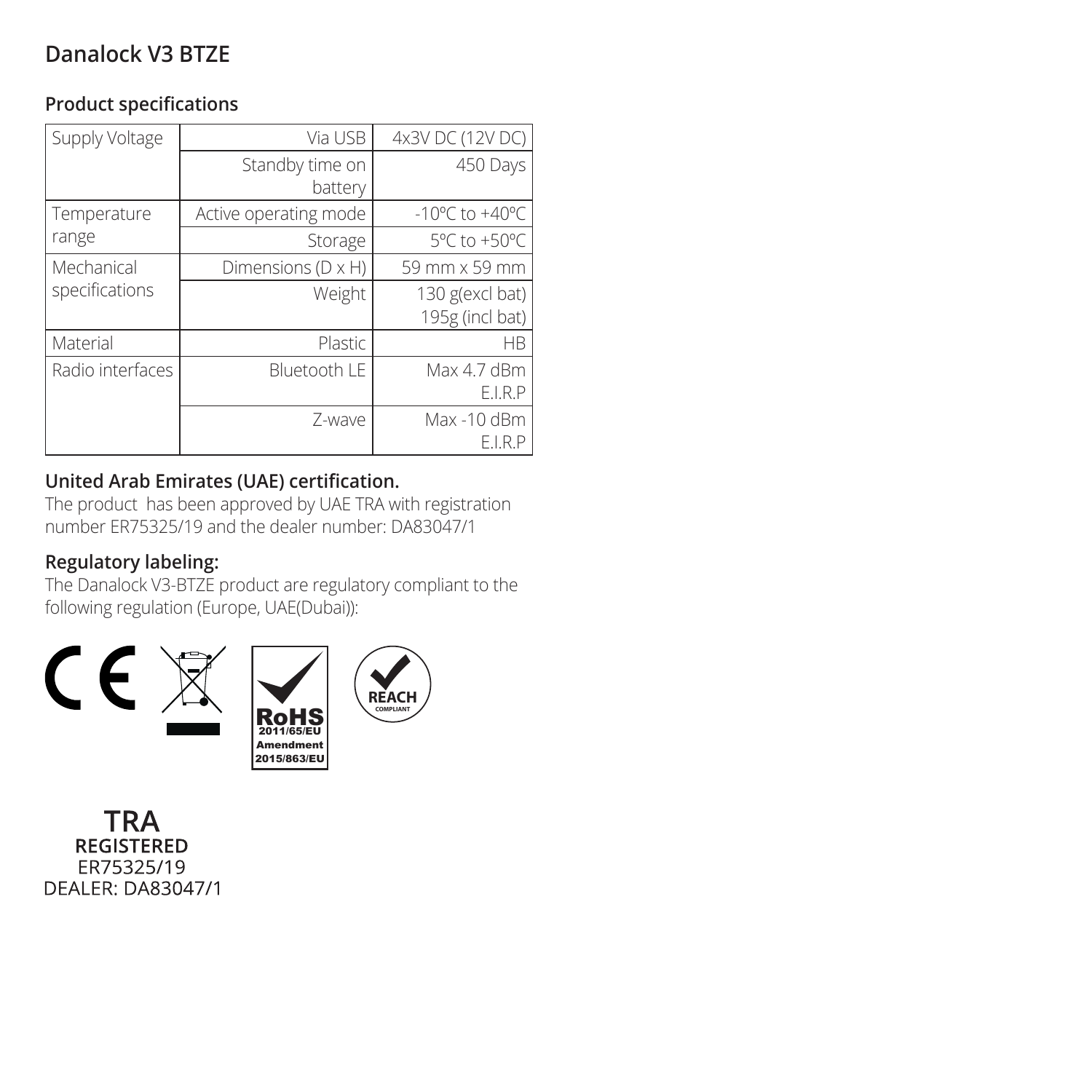### **Danalock V3 BTZH**

### **Product specifications**

| Supply Voltage   | Via USB                    | 4x3V DC (12V DC)                   |
|------------------|----------------------------|------------------------------------|
|                  | Standby time on<br>battery | 450 Days                           |
| Temperature      | Active operating mode      | $-10^{\circ}$ C to $+40^{\circ}$ C |
| range            | Storage                    | 5°C to +50°C                       |
| Mechanical       | Dimensions (D x H)         | 59 mm x 59 mm                      |
| specifications   | Weight                     | 130 g(excl bat)<br>195g (incl bat) |
| Material         | Plastic                    | HR                                 |
| Radio interfaces | Bluetooth LE               | Max 4.7 dBm<br>E.I.R.P             |
|                  | 7-wave                     | Max -10 dBm<br>E.I.R.P             |

### **AUS/NZ:**

- The product complies with the AS/NZS 4268 requirements for Bluetooth LE transceiver and Z-wave 1Tx/1RX (receiver class 2/3) applications under the Radiocommunications Act 1992; Radio communications (Low Interference Potential Devices) Class Licence 2015 compilation 2016 May 4.
- The product complies with the requirements of the relevant standards under Section 134 (1) (g) of the New Zealand Radiocommunications Act 1989, by the Supplier's Declaration of Conformity (SDOC)

#### **Japan:**

- The product complies with the requirements of the ordinance regulating Radio Equipment (2005-08), Art2. item 19 for Bluetooth LE applications.
- The product complies with the ARIB STD-T108 for Z-wave applications.
- The product is approved in Japan with the certificate ID n°: **[R] 202-SMF019**

This product is granted pursuant to the Japanese Radio Law (電波法)

=当該機器には電波法に基づく、技術基準適合証明等を受け た特定無線設備を装着している

• This product should not be modified (otherwise the granted designation number will become invalid) 本製品の改造は禁止されています。(適合証明番号などが 無効となります )

### **Declarations**

Certificates and Suppliers Declaration of Conformity (SDOC) statements can be downloaded from the danalock website:

#### https://danalock.com/legal/certificates/



 Danalock International Aps Gammel Stillingvej 427C DK-8462 Harlev

### **Regulatory labeling**

The V3-BTZH product is certified according to the following radio recommendations (Japan and Australia/New Zealand):



 $\overline{R}$  202-SME019